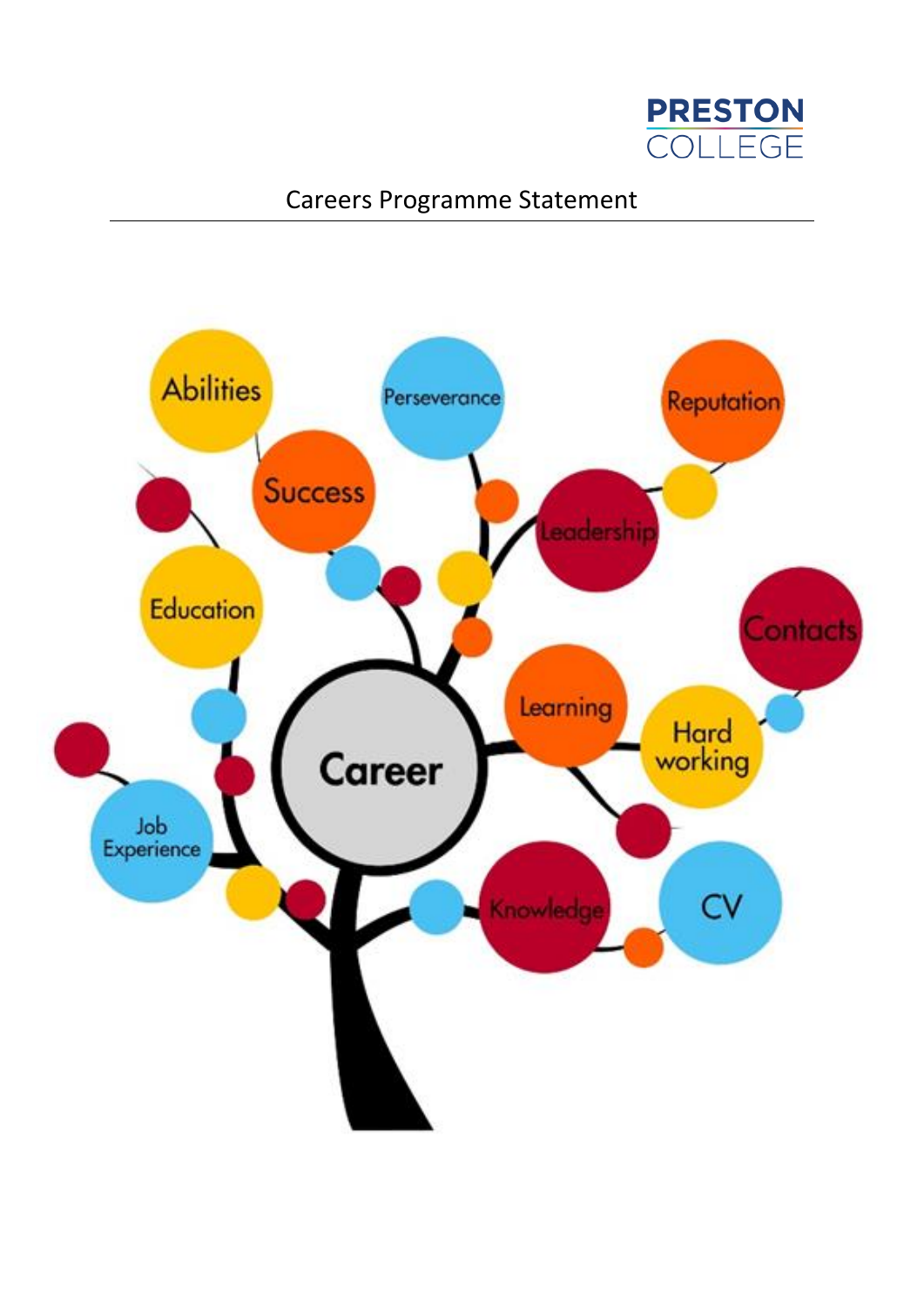## **September 2021**

Preston College is committed to providing high quality Careers Education, Information, Advice & Guidance (CEIAG) for all of its prospective and current learners in preparing them to progress into sustainable education, training and employment. The changing landscape of education, funding and employer requirements, mean that a high standard of quality CEIAG is important to ensure leaners are supported through development to meet these demands. We believe that high quality careers guidance, develops our learners in raising aspirations and supporting them to reach their full potential. The college is committed to making our learners the most employable that they can be.

In line with the statutory guidance, outlined in the Department for Education's Careers Strategy 2017, the college is committed to working towards the establishment and delivery of practice which reflects the eight Gatsby benchmarks which are set out in the Gatsby Charitable Foundation's Good Career Guidance.

## **Programme Aims**

Preston College aims to –

- Respond to the needs of each learner as an individual
- Empower all learners to plan and manage their own future
- Raise aspirations
- Promote equality and challenge stereotypes
- Support learners to progress and monitor their destinations
- Provide opportunities for learners to develop the skills and attributes employers are looking for
- Serve the needs of the local community to give everybody, irrespective of age or ability, the opportunity to become the most employable that they can be.

# **Programme: Careers Employability and Progression**

The college's Recruitment, Careers and Progression teams are professionally qualified Careers Advisors who work independently of the curriculum to offer impartial CEIAG to all, both in a one-toone setting and through group workshops. The college offers a fully accredited Matrix service, having achieved its accreditation in May 2019 with outstanding feedback. In addition, in October 2021 the college was accredited with the Quality in Careers Award standard, which assures the quality of the careers programme and experience for learners at Preston College. Our mission is to support learners in identifying and selecting the correct course, understanding suitable and aspirational career pathways and having access to meaningful progression which ultimately promotes sustainable employment. This team provides a high quality 1:1 impartial service and all hold relevant CEIAG qualifications.

Careers activity is complemented by the provision of Progress and Attainment sessions for 16-18 and adult learners on substantial programmes. These sessions support learners in developing the skills necessary for progression planning, including research into sector based employment, courses available and progression options which include Higher Education and Apprenticeships. Learner opportunities are enhanced by the use of 'Career Coach', a specialist software package which enables learners to enhance their sector knowledge, research employer requirements and prepare effectively for that crucial next step.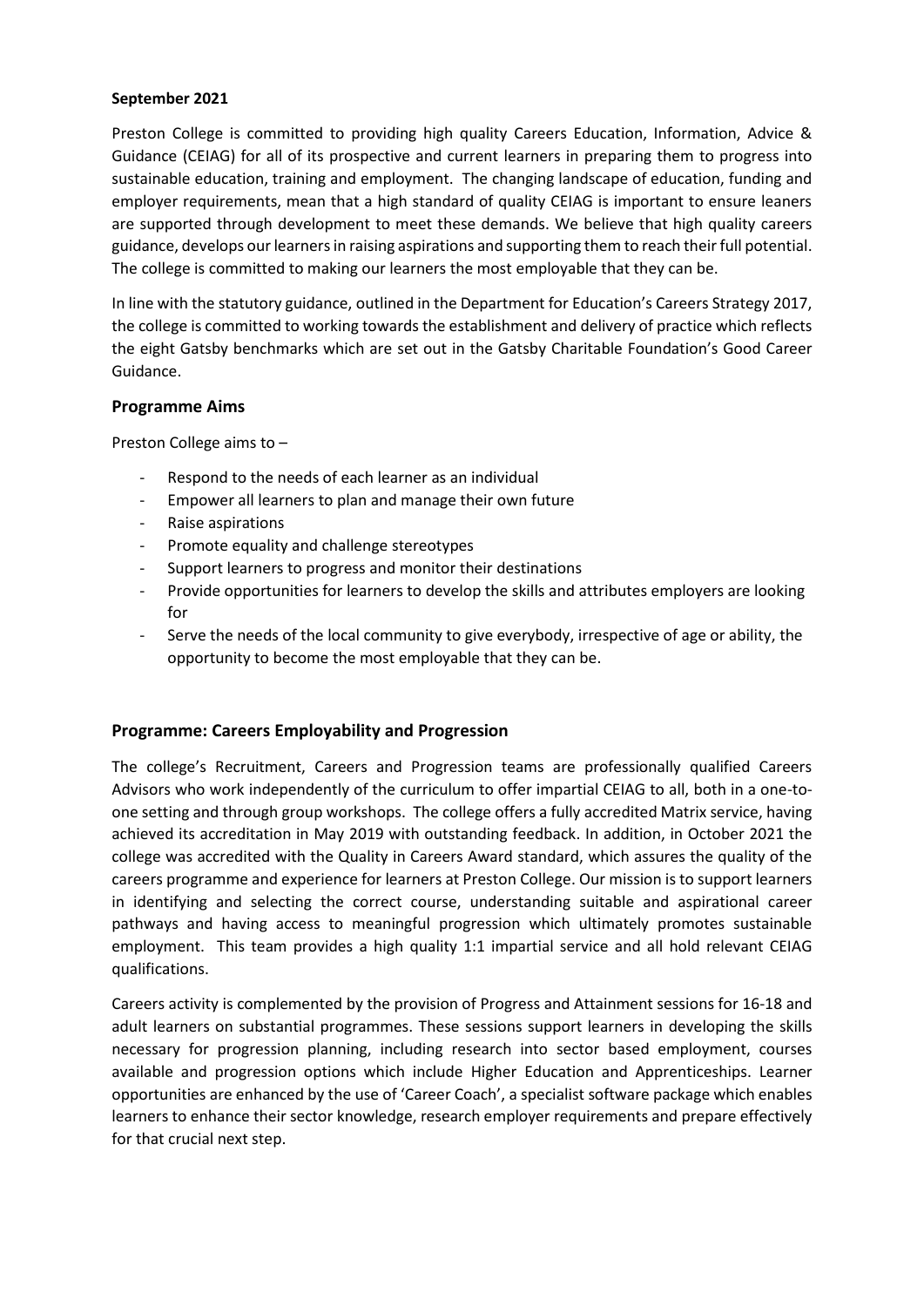The College will continue to drive the promotion of the careers strategy by providing better information for parents and stakeholders, and ensuring it delivers a quality careers offer which is embedded in the core values and behaviours of the College;

- Committed to Learning
- Respect and Consideration
- Customer Focused
- Integrity and Honesty
- Make It Enjoyable

## **The Gatsby Benchmarks**

The implementation of the Gatsby benchmarks will ensure that establishments appropriately measure the quality and impact of their careers programme. The Gatsby benchmarks set out 8 specific areas by which colleges and schools can measure how effectively they design their careers programme and what impact it has in relation to employer engagement and access to wider information for example.

The 8 Gatsby Benchmarks are;

- A stable careers programme
- Learning from career and labour market information
- Addressing the needs of each student
- Linking curriculum learning to careers
- Encounters with employers and employees
- Experiences of workplaces
- Encounters with further and higher education
- Personal guidance

The college utilises the Compass Careers Benchmark Tool which enables us to evaluate and track our provision against the 8 Gatsby Benchmarks of Best Practice. To date we have achieved all of the Gatsby benchmarks with the wealth of opportunities which are on offer at college and the range of services which we offer our learners across all provision types including 14- 19, Adult, Apprenticeships and Higher Education, including our SEND and high needs learners and those from foster and care settings.

#### **The Colleges Services include:**

- A comprehensive service for new, prospective, on programme and progressing learners which is accessible face to face, by telephone, through careers events and online via the college website.
- Drop in Service: available through the Careers Zone (Monday to Friday 10.00am 3.00pm).
- Events: we organise Careers and HE Fairs alongside University visits for our learners.
- A range of employer encounters for all learners, including Industrial Placement, visits, guest lectures and project working.
- Tutorial sessions from a menu of CEIAG topics (on job search, CV's, interviews, career choice, UCAS applications and more) at suitable points during the academic year.
- To embed equality and diversity throughout, in line with College Equality & Diversity Policy. We offer learning which actively seeks to challenge stereotypical thinking and raise aspirations, such as Women and Girls into Engineering and STEM subjects for example.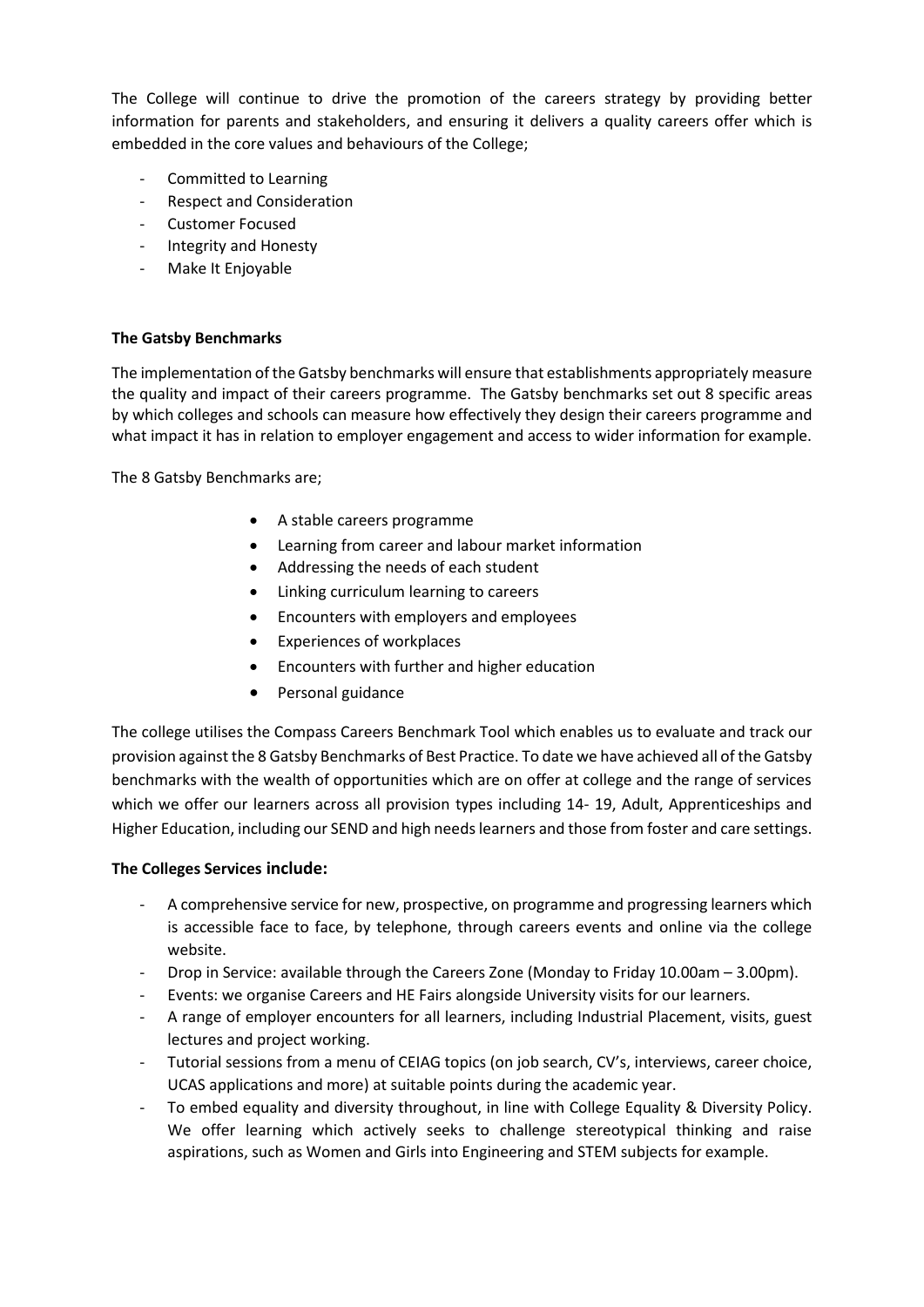- Supporting curriculum by conducting mock interviews: helping learners practice and prepare for an upcoming job or university interview.
- One to one careers guidance interviews: an appointment with a Careers Adviser for more indepth guidance tailored to an individual's needs, again available to all learners.
- Noticeboards: updated with local job vacancy and other opportunities relevant to learners.
- A Careers library with hard copy resources for learners to use for research.
- The location of the Careers Zone on the main college 'high street' and is accessible for all learners for drop in and to make appointments for help and support, from CV writing to UCAS application support.
- Support the development of Digital skills through the use of the colleges Canvas platform and the embedded Careers Coach package.
- Supporting learners in recognising their own development of employment skills through our 'Employment Skills development programme'.
- National Careers Service signposting for Adults

## **Industry placement**

For 16-18 learners, Adult and Higher Education programmes, employer encounters are a key component of the programme and Industry Placement is embedded into many programmes of study, with learners receiving specialist support from a dedicated team of Work Experience Officers as well as industry insight from professional tutors. Learners on these programmes can gain employability skills from a wide range of activities and they should be open to experiencing and participating in all those available to enrich their studies and enhance their progression opportunities. Work Experience, dependant on the levels of programme, can range between 2 to 9 weeks and all placements are matched between employer and learners to ensure the best possible experience and learning outcomes take place. Those learners enrolled onto the T Level programmes in Science, Construction and Health, will have significant Industry Placement provision, as core activity within their programme.

# **Impact:**

The Careers programme is assessed for its quality and positive impact on learners through a number of methods:

- 1) The destinations of learners after leaving their courses. The College collects the destinations of learners and reports this to the DfE and Ofsted. In addition this informs the business planning cycle for curriculum
- 2) The numbers of learners accessing the services on offer
- 3) Learner feedback after one to one and tutorial sessions, supports the programme and the individual's development, through identified targets and actions.
- 4) Matrix Quality Standard re-evaluation and accreditation (The College is proud to have been awarded Matrix accreditation. Matrix is the quality standard for organisations to assess and measure their advice and support services, and is a benchmark for effectiveness and high standards)
- 5) Regular self-evaluation using the compass Evaluation Tool to measure success against the Gatsby Benchmarks, working in partnership with the Careers and Enterprise Company
- 6) Annual Appraisal and review process
- 7) The recognition by acquiring of the Quality in Careers Standard in quality assuring the careers provision delivered by the college for learners.